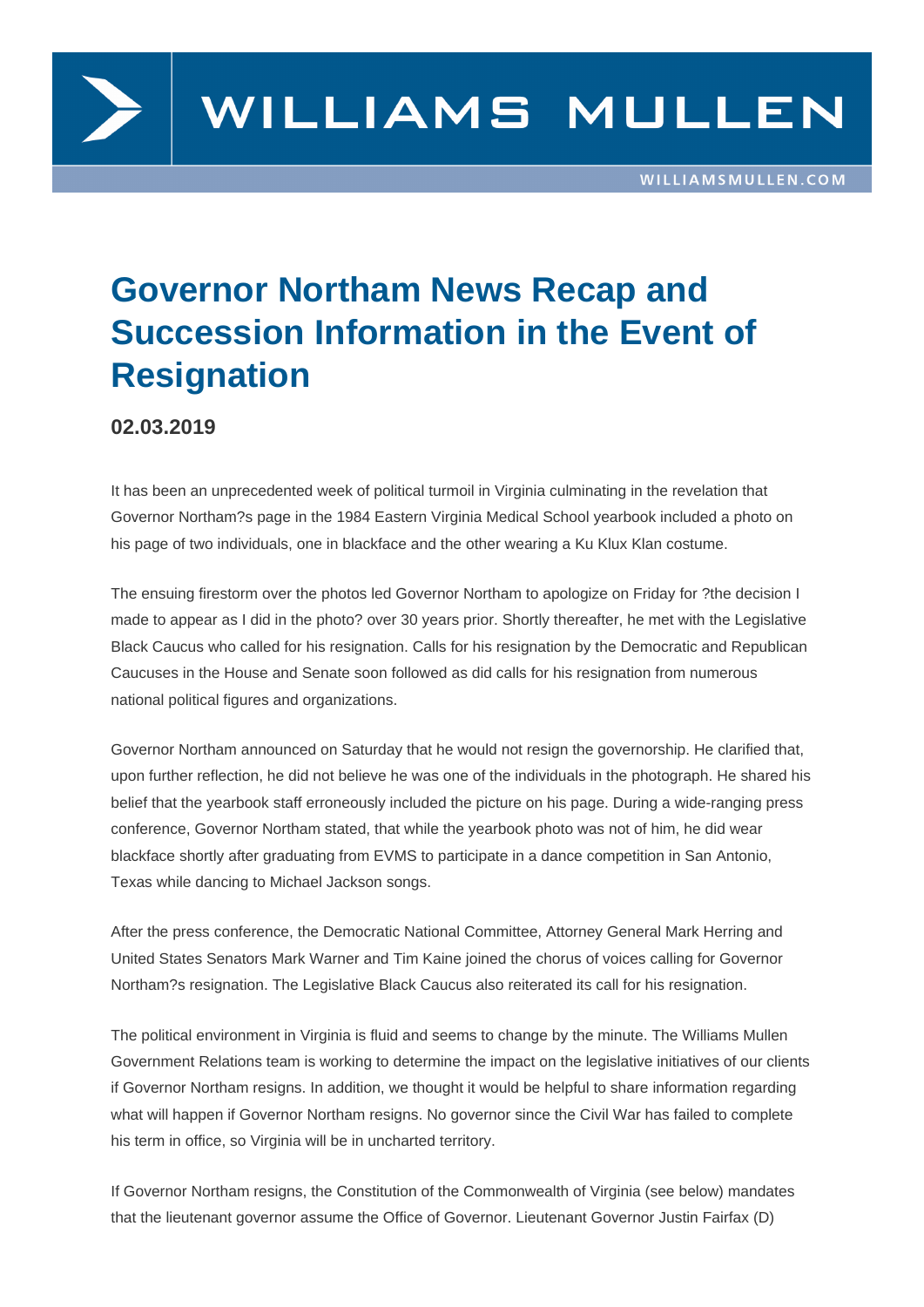would become the governor. Lieutenant Governor Fairfax is an attorney from Northern Virginia and would become one of the youngest governors in the nation, at age 39, if he assumes the governorship. He would also be Virginia?s second African-American governor. One interesting note is that, while a governor cannot run for re-election after completing a four-year term, Justin Fairfax would be able complete Governor Northam?s term of office and then run for and be elected to a full four-year term since his first three years in office would not have been as an elected governor.

If Lieutenant Governor Fairfax is elevated to the governorship, the Office of Lieutenant Governor would be vacant. The president pro tempore of the Virginia Senate, Senator Steve Newman (R), would assume the duties of the Office of Lieutenant Governor. See Va. Code § 24.2-212. Note, though, that Va. Code § 24.2-212 (see below) affirmatively declares that the Senate president pro tempore does not lose his vote on the Senate floor.

Under normal situations, the lieutenant governor only votes to break ties. In a situation where the president pro tempore has assumed the duties of the lieutenant governor, there will be no ?tiebreaking? function, because the president *pro tempore* will have voted prior to the tie. Any piece of legislation that results in a tie vote would fail because there would be no tiebreaking vote available.

Virginia law provides clear guidance regarding the succession for the governor and attorney general but is less clear regarding the filling of a vacancy in the Office of Lieutenant Governor. Article V, Section 7 of Virginia?s Constitution provides that the ?Governor shall have power to fill vacancies in all offices of the Commonwealth?? and goes on to provide that ?[i]f such office be one filled by the election of the people, the appointee shall hold office until the next general election?.? But, this power vests with the governor only if the ?Constitution and laws make no other provision.? Id.

A 1984 opinion by Attorney General Gerald L. Baliles supports the interpretation that the governor has the authority to appoint the lieutenant governor. It explored this issue and counseled that ?the Governor has the discretionary power to fill a vacancy in the office of the Lieutenant Governor.?

The attorney general believed that the statutory provisions at the time regarding the president pro tempore of the Senate discharging the duties of the Office of Lieutenant Governor did not constitute filling the vacancy in the office.

Accordingly, if Lieutenant Governor Fairfax becomes governor, he could potentially appoint his successor, who would then serve until the next general election, which will occur this November.

However, an opinion of the attorney general is merely an opinion that is advisory in nature and judicial interpretation of Virginia law will likely be necessary. An argument can be made that Section 24.2-212 is the provision of law enacted by the General Assembly regarding the handling of a vacancy in the Office of Lieutenant Governor, thereby nullifying the governor?s ability to fill the vacancy.

Further clouding the issue is the historical precedent of what occurred when Lieutenant Governor J. Sargeant Reynolds died in office in 1971. Henry Howell was elected lieutenant governor in a special election to fill the remaining two years of his term.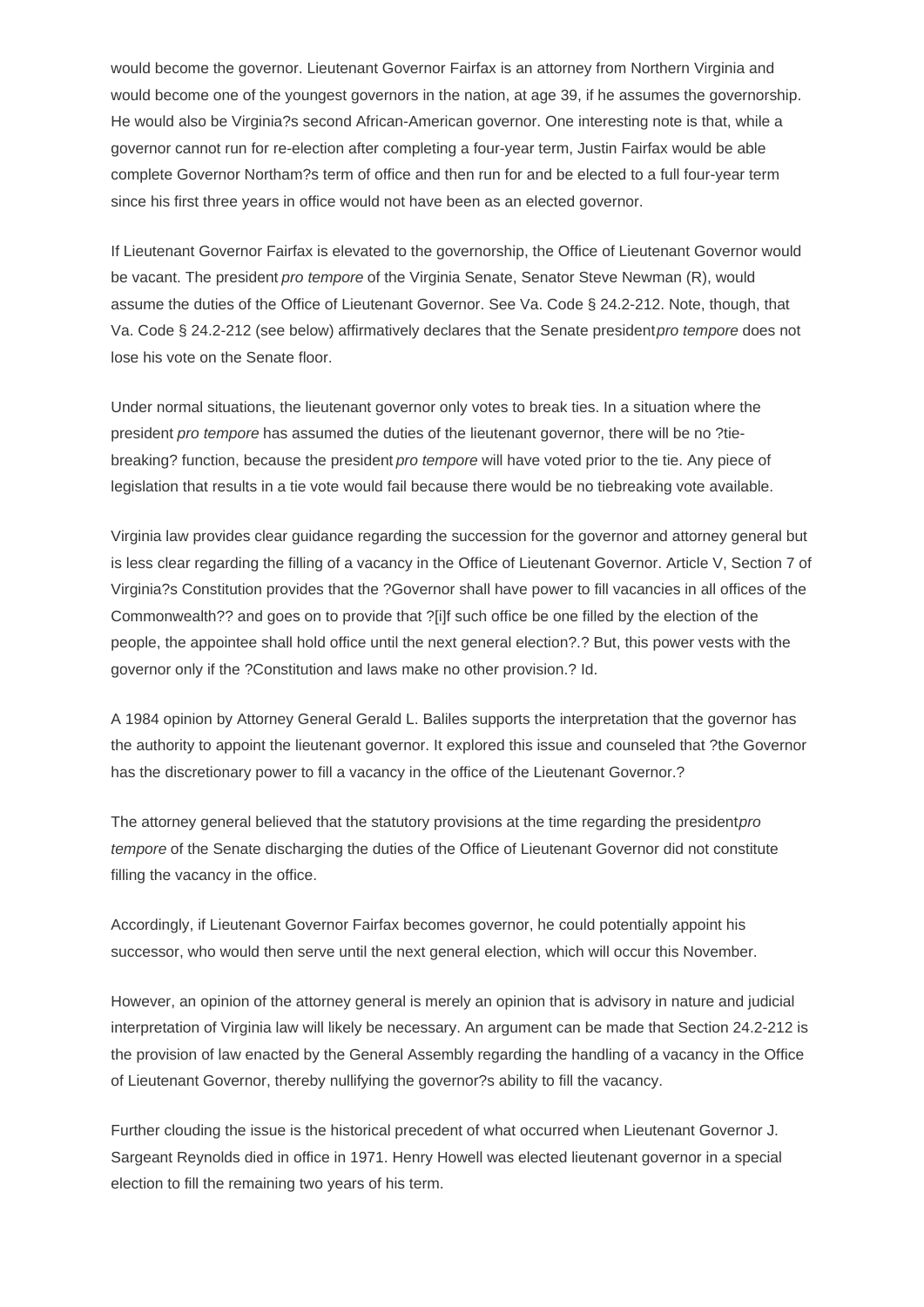Similarly, Lieutenant Governor Lewis Preston Collins, II, died in 1952, and A.E.S. Stephens ran in a special election to finish the unexpired term in 1952 and was then re-elected to a full term in 1953. We are attempting to determine if the governor appointed either of them prior to their special elections, but the Office of Lieutenant Governor may have remained vacant until the special elections occurred if the vacancy occurred outside of the General Assembly session.

The Williams Mullen Government Relations team will continue to monitor this situation as it continues to develop over the coming week and stands ready to navigate the fast-changing political landscape on behalf of our clients.

The constitutional and statutory provisions appear below:

#### **Virginia Constitution**

#### **Article V. Executive**

#### **Section 7. Executive and administrative powers**

The Governor shall take care that the laws be faithfully executed.

The Governor shall be commander-in-chief of the armed forces of the Commonwealth and shall have power to embody such forces to repel invasion, suppress insurrection, and enforce the execution of the laws.

The Governor shall conduct, either in person or in such manner as shall be prescribed by law, all intercourse with other and foreign states.

The Governor shall have power to fill vacancies in all offices of the Commonwealth for the filling of which the Constitution and laws make no other provision. If such office be one filled by the election of the people, the appointee shall hold office until the next general election, and thereafter until his successor qualifies, according to law. The General Assembly shall, if it is in session, fill vacancies in all offices which are filled by election by that body.

Gubernatorial appointments to fill vacancies in offices which are filled by election by the General Assembly or by appointment by the Governor which is subject to confirmation by the Senate or the General Assembly, made during the recess of the General Assembly, shall expire at the end of thirty days after the commencement of the next session of the General Assembly.

#### **Article V. Executive**

#### **Section 16. Succession to the office of Governor**

When the Governor-elect is disqualified, resigns, or dies following his election but prior to taking office, the Lieutenant Governor-elect shall succeed to the office of Governor for the full term. When the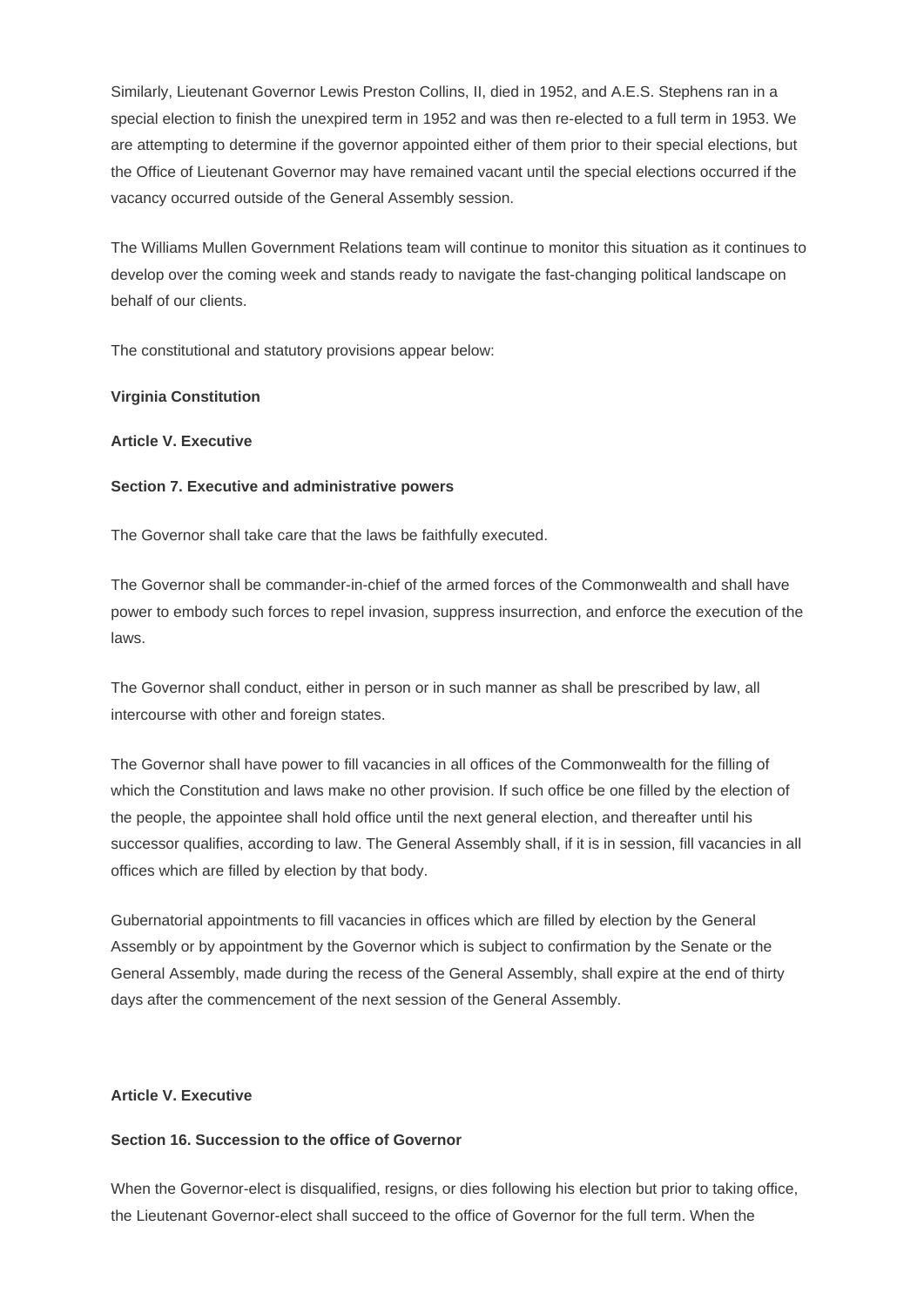Governor-elect fails to assume office for any other reason, the Lieutenant Governor-elect shall serve as Acting Governor.

Whenever the Governor transmits to the President pro tempore of the Senate and the Speaker of the House of Delegates his written declaration that he is unable to discharge the powers and duties of his office and until he transmits to them a written declaration to the contrary, such powers and duties shall be discharged by the Lieutenant Governor as Acting Governor.

Whenever the Attorney General, the President pro tempore of the Senate, and the Speaker of the House of Delegates, or a majority of the total membership of the General Assembly, transmit to the Clerk of the Senate and the Clerk of the House of Delegates their written declaration that the Governor is unable to discharge the powers and duties of his office, the Lieutenant Governor shall immediately assume the powers and duties of the office as Acting Governor.

Thereafter, when the Governor transmits to the Clerk of the Senate and the Clerk of the House of Delegates his written declaration that no inability exists, he shall resume the powers and duties of his office unless the Attorney General, the President pro tempore of the Senate, and the Speaker of the House of Delegates, or a majority of the total membership of the General Assembly, transmit within four days to the Clerk of the Senate and the Clerk of the House of Delegates their written declaration that the Governor is unable to discharge the powers and duties of his office. Thereupon the General Assembly shall decide the issue, convening within forty-eight hours for that purpose if not already in session. If within twenty-one days after receipt of the latter declaration or, if the General Assembly is not in session, within twenty-one days after the General Assembly is required to convene, the General Assembly determines by three-fourths vote of the elected membership of each house of the General Assembly that the Governor is unable to discharge the powers and duties of his office, the Lieutenant Governor shall become Governor; otherwise, the Governor shall resume the powers and duties of his office.

In the case of the removal of the Governor from office or in the case of his disqualification, death, or resignation, the Lieutenant Governor shall become Governor.

If a vacancy exists in the office of Lieutenant Governor when the Lieutenant Governor is to succeed to the office of Governor or to serve as Acting Governor, the Attorney General, if he is eligible to serve as Governor, shall succeed to the office of Governor for the unexpired term or serve as Acting Governor. If the Attorney General is ineligible to serve as Governor, the Speaker of the House of Delegates, if he is eligible to serve as Governor, shall succeed to the office of Governor for the unexpired term or serve as Acting Governor. If a vacancy exists in the office of the Speaker of the House of Delegates or if the Speaker of the House of Delegates is ineligible to serve as Governor, the House of Delegates shall convene and fill the vacancy.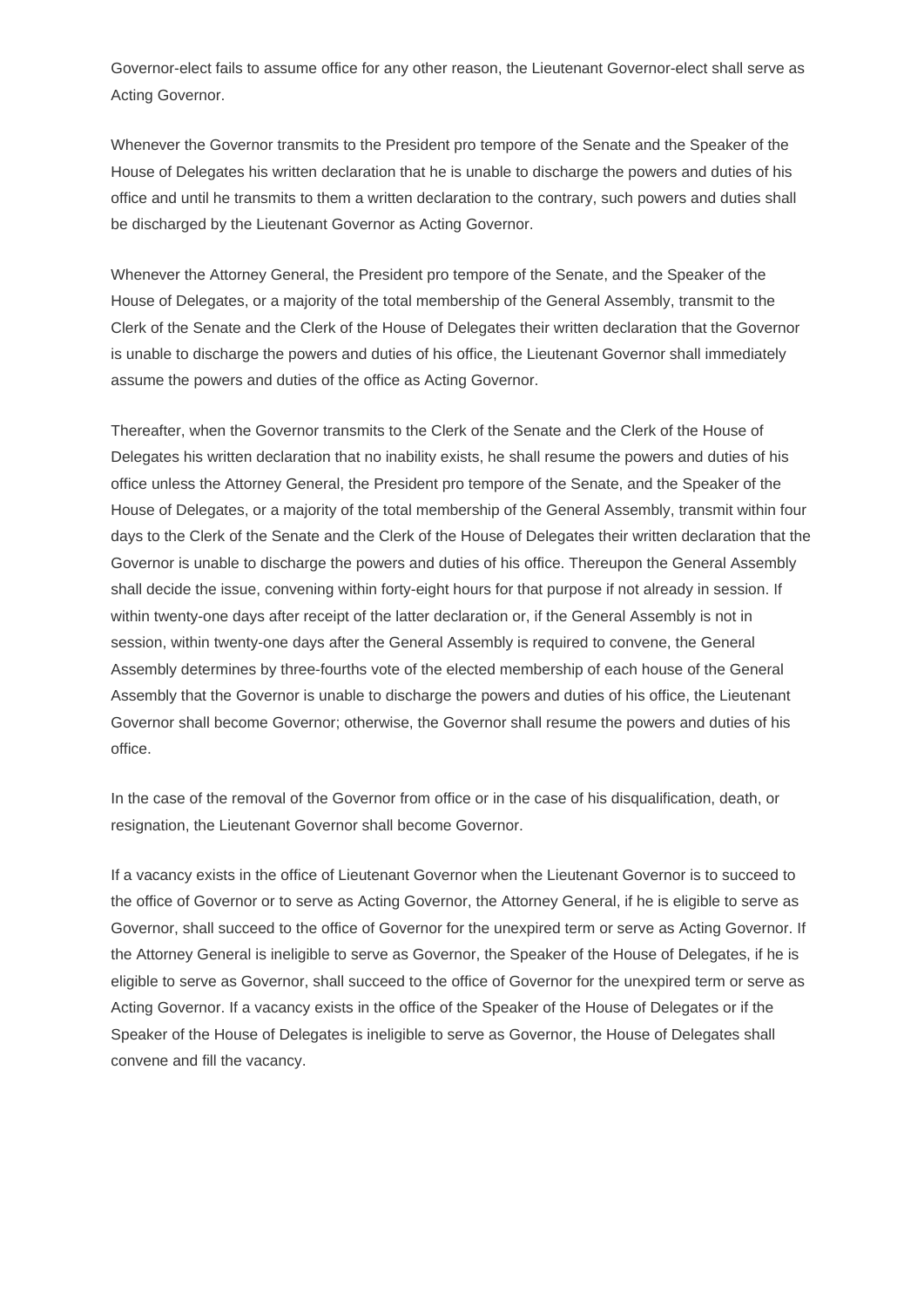In the event of an emergency or enemy attack upon the soil of Virginia and a resulting inability of the House of Delegates to convene to fill the vacancy, the Speaker of the House, the person designated to act in his stead as prescribed in the Rules of the House of Delegates, the President pro tempore of the Senate, or the majority leader of the Senate, in that designated order, shall serve as Acting Governor until such time as the House of Delegates convenes to elect a Governor.

§ 24.2-212. Discharge of duties when office of Lieutenant Governor vacant.

When a vacancy occurs in the office of Lieutenant Governor, the duties of that office shall be discharged by the President pro tempore of the Senate, but he shall not by reason thereof be deprived of his right to act and vote as a member of the Senate.

Chapter 2. Federal, Commonwealth, and Local Officers

Article 1. General Provisions

§ 24.2-200

When terms to begin

§ 24.2-201

When term of officer elected to fill vacancy commences and expires

• Article 2. Federal Officers

§ 24.2-202

Electors for President and Vice President

§ 24.2-203

Convening of electors; filling vacancies; how electors required to vote

#### § 24.2-204

Election of electors and meeting when Congress prescribes a different day

§ 24.2-205

Pay of electors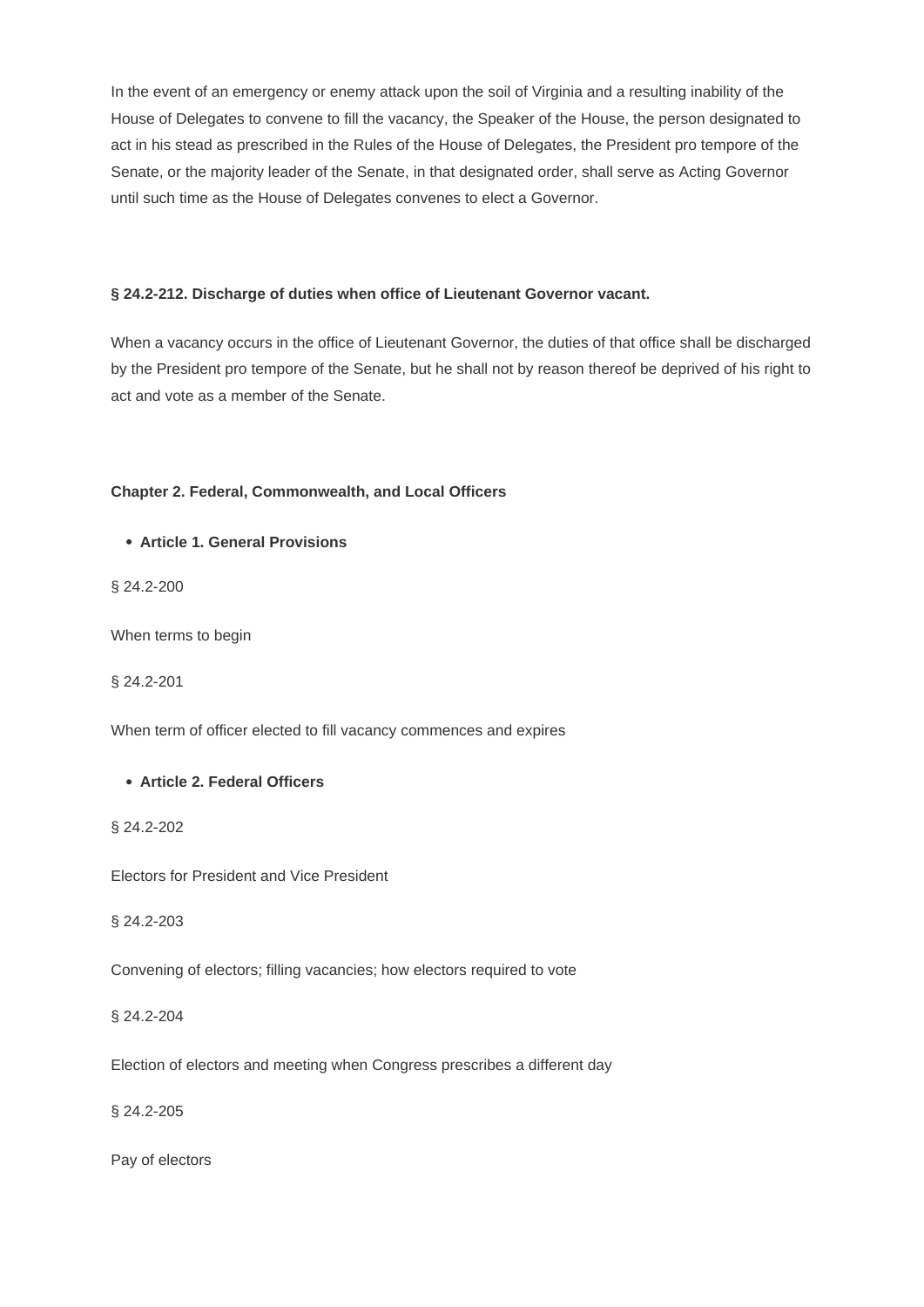§ 24.2-206

Election and term of United States Senators

§ 24.2-207

Filling vacancies in Senate

§ 24.2-208

Election and term of members of House of Representatives

§ 24.2-209

Filling vacancies in House of Representatives

Article 3. Statewide Offices: Governor, Lieutenant Governor, and Attorney General

§ 24.2-210

Election and term of Governor, Lieutenant Governor, and Attorney General

§ 24.2-211

Discharge of duties when office of Governor is vacant or Governor is disabled

§ 24.2-212

Discharge of duties when office of Lieutenant Governor vacant

§ 24.2-213

Filling vacancy in office of Attorney General

Article 4. General Assembly

§ 24.2-214

Election and term of Senators

§ 24.2-215

Election and term of members of the House of Delegates

§ 24.2-216

Filling vacancies in the General Assembly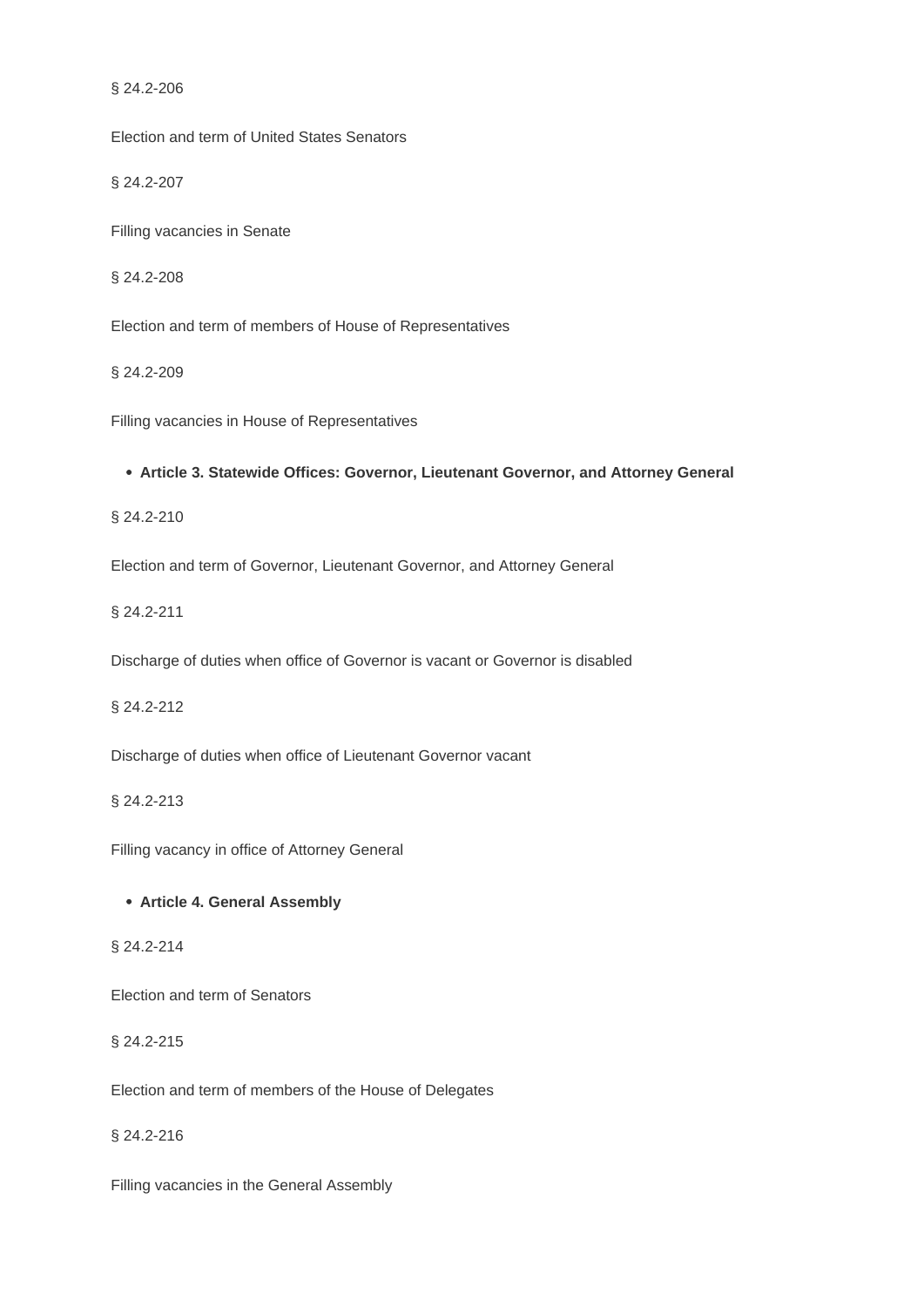§ 24.2-217

Election and terms of constitutional officers

§ 24.2-218

Election and term of county supervisors

§ 24.2-219

Alternative for biennial county supervisor elections and staggered terms

§ 24.2-220

Reversion to quadrennial elections

§ 24.2-221

Time and frequency of referenda on election and term of supervisors

§ 24.2-222

Election and terms of mayor and council for cities and towns

§ 24.2-222.1

Alternative election of mayor and council at November general election in cities and towns

§ 24.2-223

Election and term of school board members

§ 24.2-224

Local elections not otherwise provided for

Article 6. Vacancies in Elected Constitutional and Local Offices

§ 24.2-225

Applicability

§ 24.2-226

Election to fill vacancy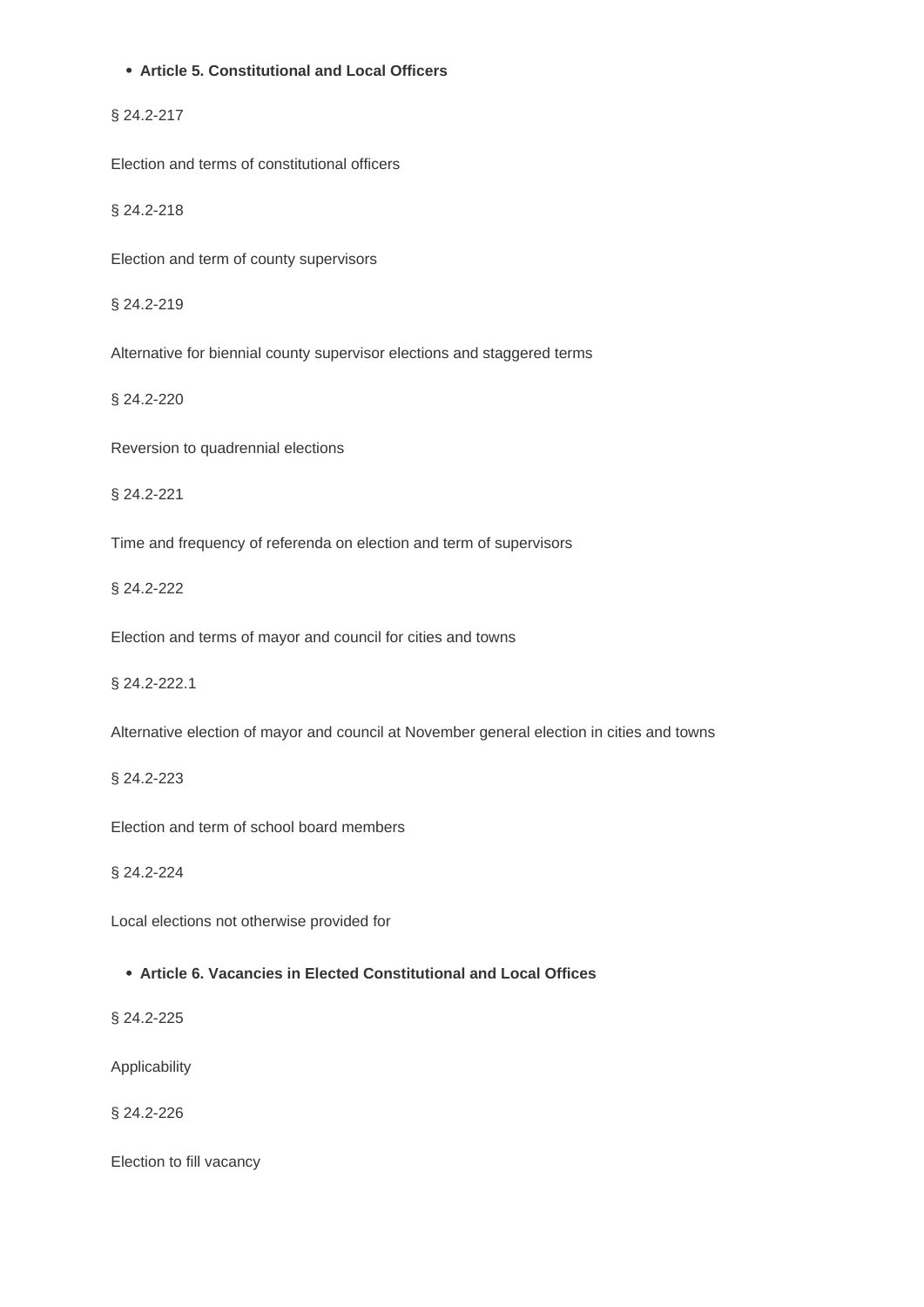§ 24.2-227

Interim appointment by court until vacancy filled by election for certain offices

§ 24.2-228

Interim appointment to local governing body or elected school board; elected mayor

§ 24.2-228.1

Election to fill vacancy in constitutional office

§ 24.2-229

Appointees to qualify and give bond in thirty days

§ 24.2-229.1

Legitimacy of votes by appointees

Article 7. Removal of Public Officers from Office

§ 24.2-230

Applicability of article; certain exceptions

§ 24.2-231

Forfeiture of office by person sentenced for commission of certain crimes

§ 24.2-232

Vacancy occurring when officer determined "mentally incompetent" (incapacitated)

§ 24.2-233

Removal of elected and certain appointed officers by courts

§ 24.2-234

Removal of officer appointed for a term certain

§ 24.2-235

Procedure

§ 24.2-236